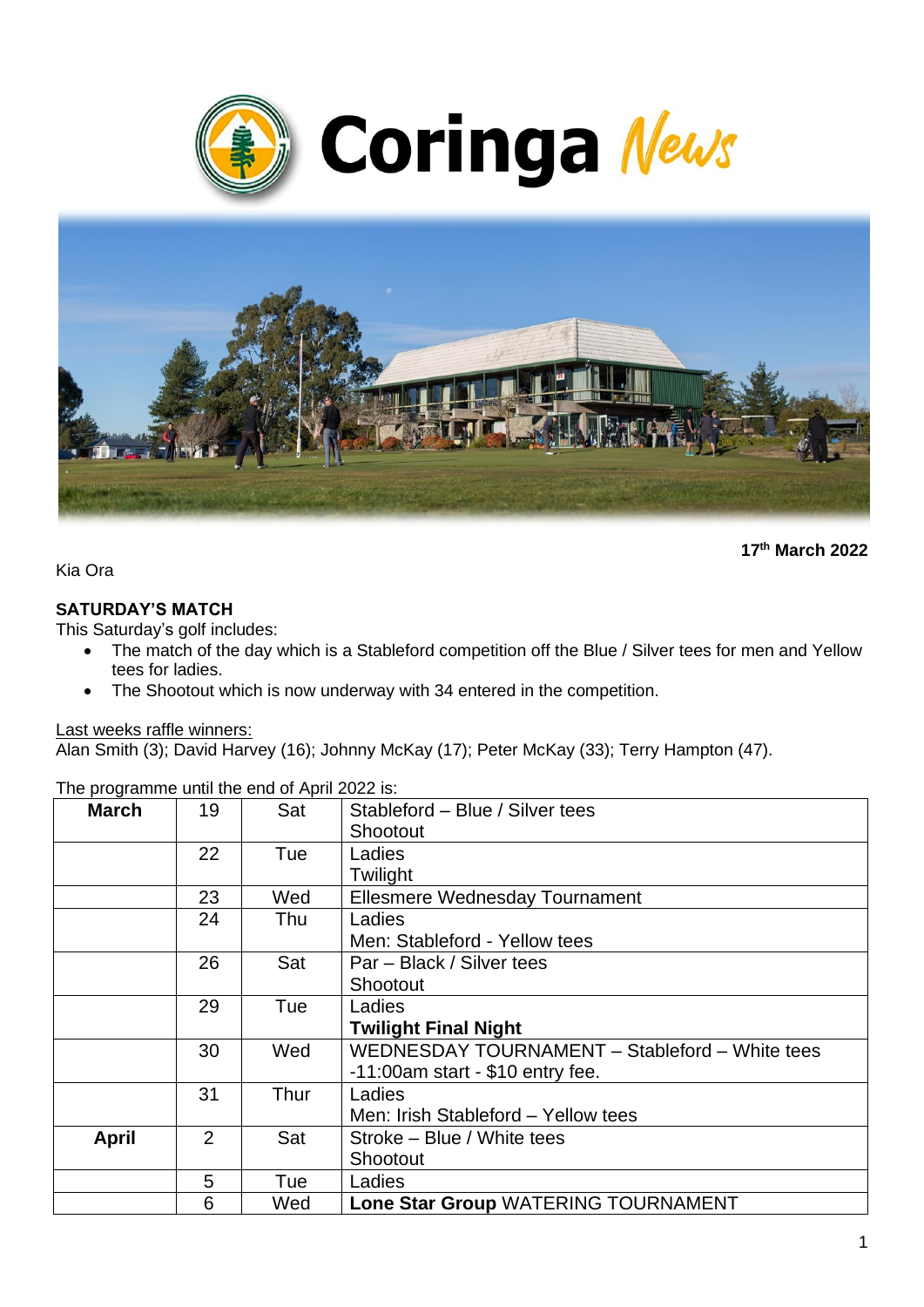|                |      | - Stableford - White Tees                       |  |
|----------------|------|-------------------------------------------------|--|
|                |      | 10.30 am start; (\$15 entry fee.)               |  |
| $\overline{7}$ | Thu  | Ladies                                          |  |
|                |      | Men: Stroke - Jerry Attick Trophy - Yellow tees |  |
| 9              | Sat  | <b>CORINGA OPEN - 18 holes off Blue tees</b>    |  |
|                |      | [Gross and Nett.]                               |  |
|                |      | Shootout                                        |  |
| 12             | Tue  | Ladies                                          |  |
| 13             | Wed  | <b>Templeton Wednesday Tournament</b>           |  |
| 14             | Thu  | Ladies                                          |  |
|                |      | Men: Stableford - White tees                    |  |
| 16             | Sat  | Stroke - White tees.                            |  |
|                |      | (Kornz Trophy match play with Alpha Group after |  |
|                |      | midday)                                         |  |
|                |      | Vets Cup 4 <sup>th</sup> round                  |  |
|                |      | Shootout.                                       |  |
| 19             | Tue  | Ladies                                          |  |
| 20             | Wed  | WEDNESDAY TOURNAMENT - Stableford - Silver Tees |  |
|                |      |                                                 |  |
| 21             | Thu  | Ladies                                          |  |
|                |      | Men: Par - Yellow Tees                          |  |
| 23             | Sat  | Stroke - Blue / Silver tees                     |  |
|                |      | Vets Cup 5 <sup>th</sup> and final round        |  |
|                |      | Shootout                                        |  |
| 25             | Mon  | <b>ANZAC DAY - Course Open</b>                  |  |
| 26             | Tue  | Ladies                                          |  |
| 27             | Wed  | Ellesmere Wednesday Tournament                  |  |
| 28             | Thur | Ladies                                          |  |
|                |      | Men: Stableford - Yellow tees                   |  |
| 30             | Sat  | Stroke - Blue / Silver tees                     |  |
|                |      | Shootout                                        |  |
|                |      | - 11 am start; \$10 entry fee.                  |  |

## **SHOOTOUT 2022**

The Shootout is well underway with 34 participants so far. There is still time to put your name down on the list in the pro shop as the competition runs throughout the year. Results are on the website each week.

John Brettell Shootout Convenor

## **CLUB NEWS**

### **New Members**

We welcome the following seven new members who have joined since the last newsletter<br>Beniamin Howes Matt Kurtouch Vaughan McEwen Soon Seo Park Vaughan McEwen Soon Seo Park Mikyoung Son Reece Williams Kang Sam Lee Do not hesitate to ask from the pro shop or any of the members how the club functions and the

different competitions we run throughout the week. Most importantly do enjoy your time at Coringa.

## **Course news**

## **The good…..**

The Tuesday group had a great day working on the toilet block and surrounds on hole 4 / 5. Paths are laid, trees cleared. The doors should arrive tomorrow and hopefully get put in place next week. Its all looking great and fingers crossed we should be all done in time for the Coringa Open.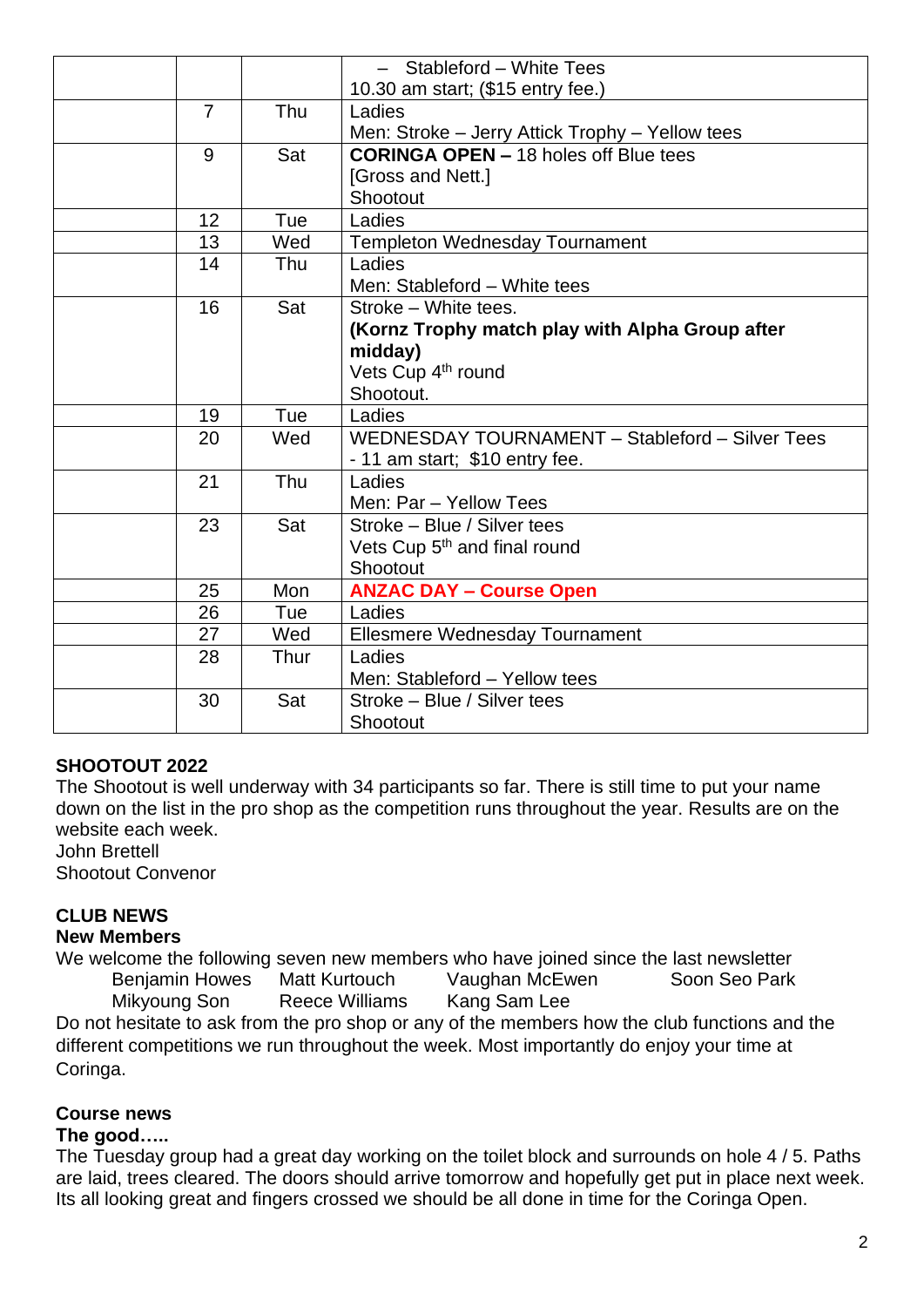Also – Richard has been chasing the contractor who will chip our pine slash. Again we are hoping he will be on site early April and we might get the slash chipped and off site in time for the Open.

# **The bad….**

Rohan has injured his back and will be off work for the week. He will be keeping an eye on the place and making sure Steve and Andrew keep up the good work around the course

## **Kim Durant**

As many of you heard, last week our long time cleaner at the Club, Kim Durant, passed away after a short battle with cancer. Paul Snape and Margaret represented the Club at her funeral service on Wednesday, and passed on condolences to her family on behalf of us all.

We have been fortunate to secure the services of Vanessa Proctor, our tenant at the ex-IGQ house. Vanessa has previous experience in a number of cleaning roles and has kindly agreed to take on the role. If you see Vanessa around the Club (and her very cute young baby), please make her feel welcome.

## **Firewood theft**

Glenn Quantock is our local firewood man and has helped out around the course dealing to the odd tree that needs to be removed. He reported that last week someone had helped themselves to some of his firewood, and from the foot prints they left, they had been wearing golf shoes !!

Needless to say, this is not acceptable. **Anyone stealing from our tenant can expect to be permanently banned from our Club and our course – member or green fee player.**

If any one wants firewood, just contact Glenn – he's happy to sell it to Coringa members at a discounts price of \$95 a meter – just email him on glenn.q@xtra.co.nz

#### **INTERCLUB Metro A**

Coringa played Bottle Lake last Sunday at Bottle Lake. It was a real struggle finding a team last week, but we got the numbers needed to play. Looking at the teams at the start we were the weaker team so once again I expected to lose, but we managed a draw with Bottle Lake which put a huge smile on my face, and I had to celebrate with a beer. Winners on the day Spencer Wicks, Isaac Preece, Kyle Charlwood and Chris Choie. A team loss would have ended our season but a draw means that if we win the last game, we will make the semi-finals. The last game is against Avondale at Avondale this Sunday. Once again it will be really difficult to win away from home but at least we still have a chance. Win or lose the team has done really well this season often being the weaker team and still able to compete. We are really looking forward to Sunday and I will have my fingers crossed.

## James Willetts – Player / Manager

## **Presidents**

The team lies in  $7<sup>th</sup>$  place at present after a  $4\frac{1}{2}$  -  $3\frac{1}{2}$  loss to McLean's Island at McLean's Island. Their next match is at Everglades on the  $27<sup>th</sup>$  of March

## **MEN'S REPORT**

This Saturday, the 19<sup>th</sup> of March, is a Stableford competition off the Blue and Silver tee blocks for men and women off the Yellows.

Last Saturday, the 12<sup>th</sup> of March, was a 4BBB Nett competition off the White tee blocks for men and the Yellow tee blocks for the women with 85 participants entering the competition in 55 teams. What great numbers of people!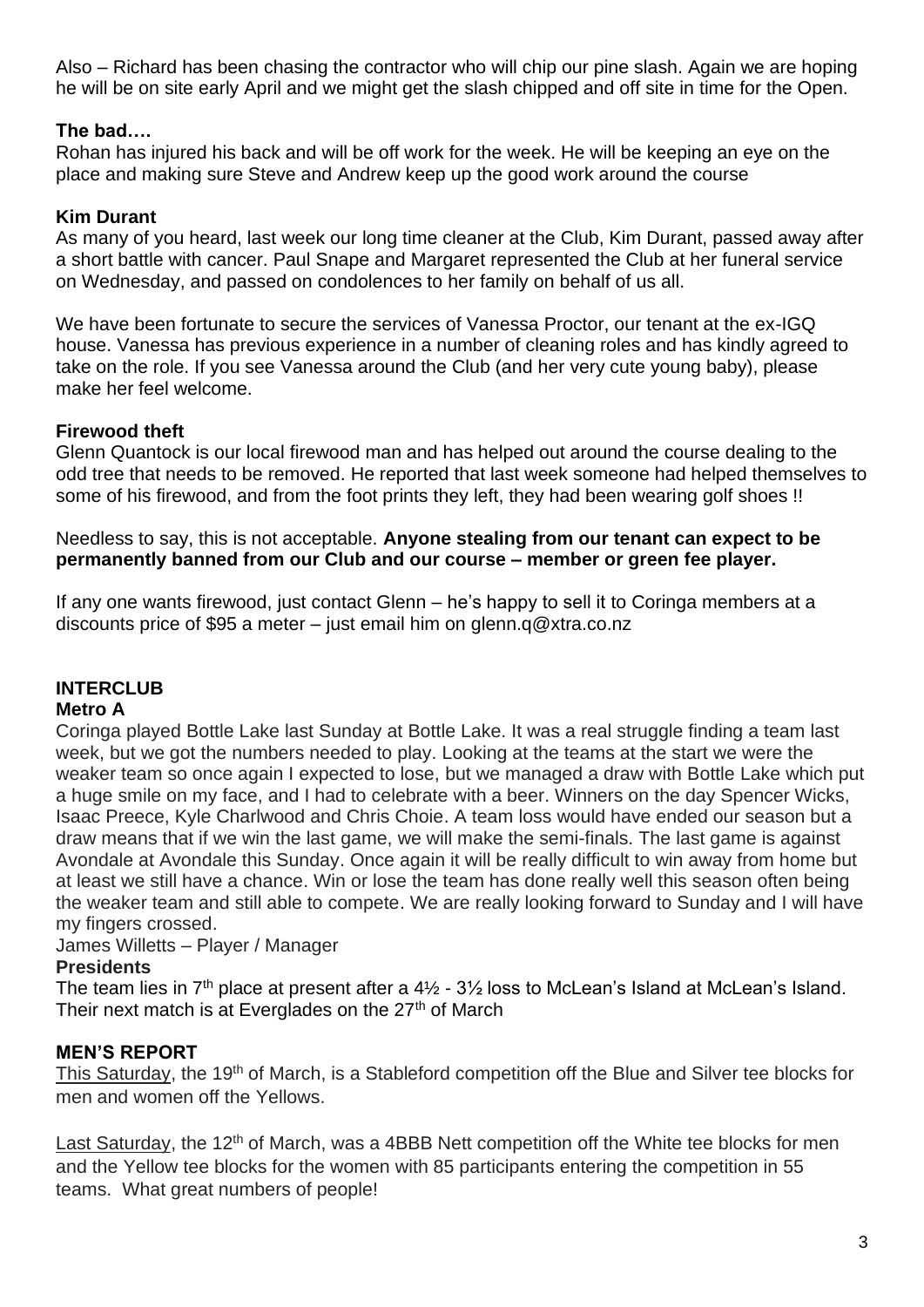Could I just remind members that the Match Committee decided about 18 months ago that if a member wished to enter the match of the day you must first pay \$5 to enter the match. This payment covers any costs associated with Prizes for the day, Closest to the Pin, Twos jackpots, Nett Eagle and most importantly should you get a Hole in One \$150 payment to cover your round of drinks within the bar afterwards. You can then decide if you wish to enter and pay an extra \$2 for the Birdie Hole competition and / or an extra \$1 for the Gross Competition. These are all your choice, but you cannot just enter the Birdie or Gross competitions. Another Club Captain or Match Committee may decide to change those decisions in the future, but this is the way it is at present.

The outstanding scores came from Isaac Preece and Jono Kemp with the only 59 of the day. Well played guys and followed by Barry Stringer and Rohan Ware from Chris Choie and Ram Thapa on 62's. I personally thought the green staff (Rohan or Andrew) had put the pins in some challenging positions. Saying that Duncan Shaw-Brown picked up a \$100 from getting the Jackpot on holes 5 and 7. I congratulated Duncan on Tuesday and he told me 'he had chipped in both'. Anyhow, well done Duncan. There is still \$381 sitting within the pool. The Birdie pool of \$262 all went to eight individuals on number 17 and a total of seventeen members scored Two's so some of the pins can't have been that challenging!

The full results are available on the website.

## Member Handicaps:

Through the week the match committee and board have had some active discussions over the recently implemented WHS golf handicap system by NZ Golf and how it reflects to a genuine handicap movement of a player over a 12 month or 365 day year period. I have always been aware that the maximum a handicap could move out over that period was 5 shots and therefore a member who was not playing well would be held at a lower handicap figure than their current playing abilities were at that time. I have since learnt that the WHS system identifies those players who are not playing well and if their handicap has moved out by 3 then that movement is identified and called the 'Soft Cap' and those who have moved out by 5 then this is called the 'Hard Cap'. Coringa currently has 25 men members who have been identified as having the 'Soft Cap 'In Effect' and 6 men members who have the 'Hard Cap 'In Effect'.

NZ Golf have indicated that they found that for women and veteran males that are able to play regular golf, the hard cap activates quite quickly, especially in the spring after high winter scores. We have had almost six months of spring like conditions after the last period of weather and the long rough at Coringa I believe has a bearing on some of our members high handicap challenges.

The Men's match committee has been approached for a handicap review by a member and after much discussion it has been decided that a handicap committee will be established including the Women's Club Captain, the Men's Club Captain and a Board representative John Matthews. We are planning to meet on Thursday 31 March upon my return from our Dunedin Golf Trip. The goal is to maintain an overview of WHS Handicap rules, establish protocols in conjunction with NZ Golf on how to deal with members who are affected by their handicaps being held within the 'Hard Cap,' maintain a three monthly audit on members identified within both the 'Soft' and 'Hard' list, maintain a consistency in dealing with affected members and then lastly making democratic decisions."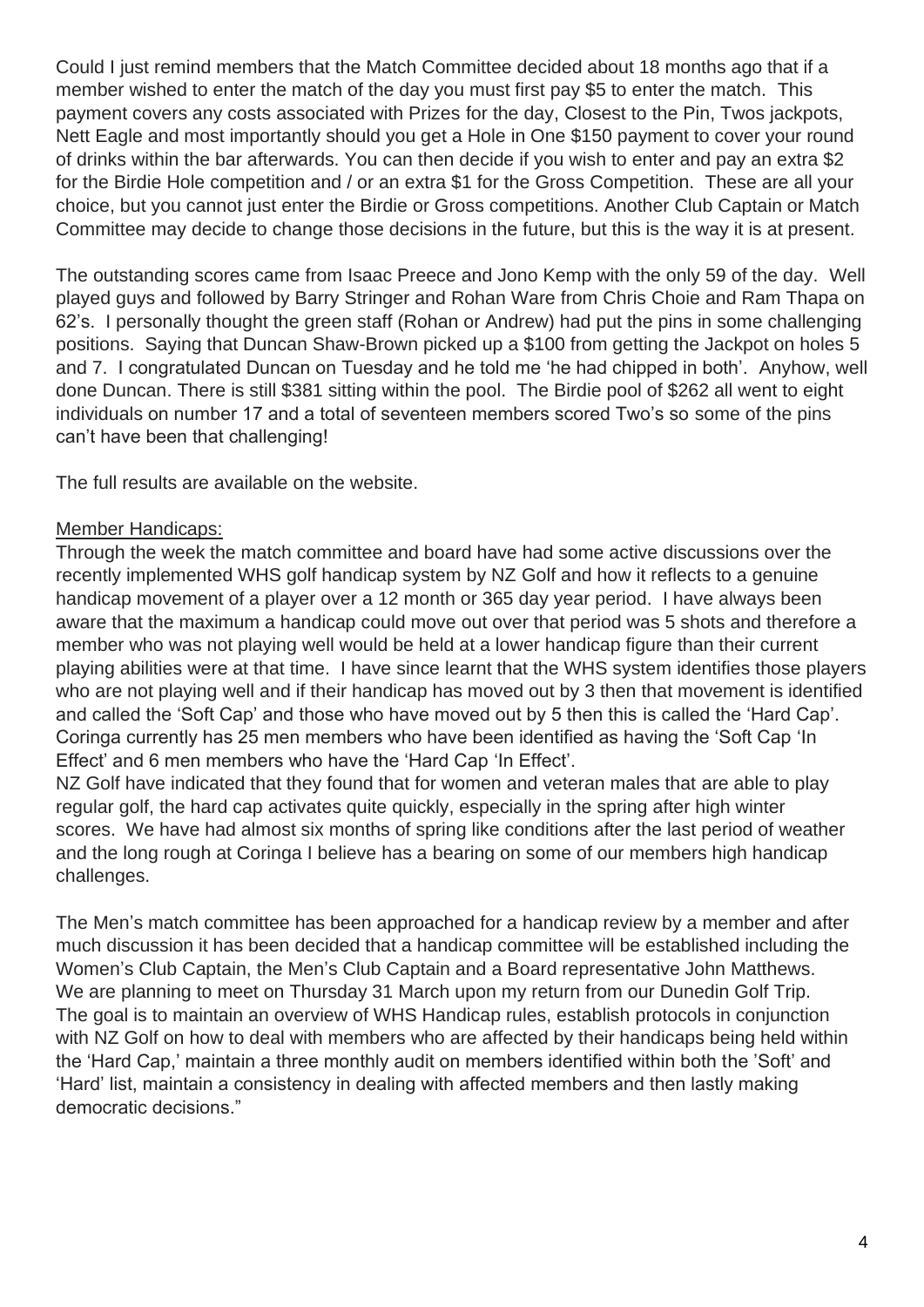## Coringa Open:

The **'The Lone Star and Joes Garage Group'** and '**NZ Post'** tournament on the 9th of April was closed last weekend. The Alpha Group are participating but do not wish to in enter the club rooms. This decision has enabled the addition of another 12 reserves to enter. The club rooms are only allowed a maximum number of one hundred persons inside so we will have around the 90's, while 112 have either paid or will pay to play. Thanks very much to all the entries and we hope you have a great day. Please remember to comply with the COVID protocol requirements! I have completed a draw and this will be hopefully be on our website by the weekend so people can check their tee times and groups. Barry will enter the tee times next week once the Saturday is available to book you individual tee times! Thanks Barry.

I have received confirmed sponsorship from **Gus Eathorne -** a round of golf for four at Christchurch Golf Club! Thanks very much Gus.

I have received sponsorship from **Martyns Mowers,** a mower service! Thanks very much to Paul Snape for organising.

Thanks very much to ALL our confirmed sponsors!

I have already accumulated 28 prizes for the limited \$10 Hundred ticket raffle which include some really great looking prizes! Thanks to the individuals who have made the donations. If there are any members who are willing to assist with sponsoring by providing cash to purchase prizes, goods, services or vouchers, then please tell one the subcommittee members Jamie Howard, Vance Heteraka, James Willetts and myself or email me at [David.harvey@xtra.co.nz](mailto:David.harvey@xtra.co.nz) !

# Upcoming events:

| 29 March   | Last night of Twilight.                              |
|------------|------------------------------------------------------|
|            |                                                      |
| 6 April '  | Lone Star and Joes Garage Group' Watering Tournament |
|            | (Stableford \$15 entry).                             |
| 9 April '  | Coringa Open'                                        |
| 16 April ' | Kornz Cup'                                           |
|            |                                                      |

## Closest to the Pin:

Weekly Hancock's Wine and Beer Merchants

## Membership Welfare:

## **John Maasch:**

John emailed me this week to say he has injured his back and will be out of golf for a wee while. We hope it is starting to get better and we see him soon.

# **Ray Skinner**

I was great to see Ray Skinner out having a few putts on the practice area last Monday. Ray has got to the stage where he can now do a little walking after his heart attack a couple of weeks ago. Comment:

I mentioned last week about the awful arrival of those autumnal moist weather patterns, and didn't I get it wrong as it feels more like winter this week! Fortunately, the forecast for Saturday seems to be dry but cloudy at this stage. Get out there and enjoy.

David Harvey

Men's Captain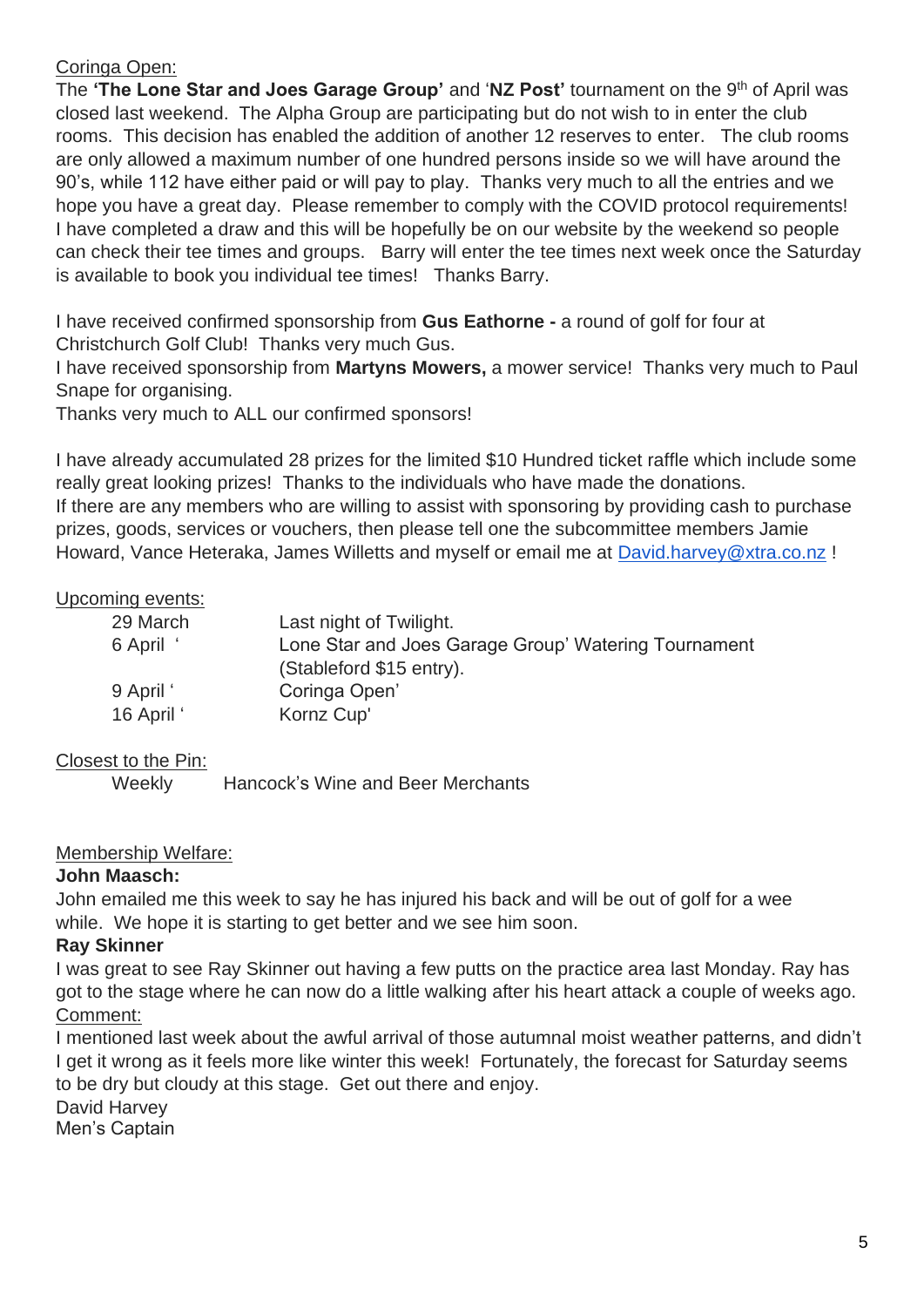## **LADIES REPORT**

**Tournaments** Russley Postponed until Nov Mayfield Postponed Ellesmere Friday  $25<sup>th</sup>$  March (yet to hear if this one is still going ahead) Waimari Cancelled

For all above tournaments please contact Leigh on 0274340872 if you want to play in any of them.

Coringa Open Entries have now closed

### **Saturday**

Six ladies played best Nett 1<sup>st</sup> was Anne K with Nett 39 and  $2<sup>nd</sup>$  was Ellen with 40 and 3<sup>rd</sup> by lot was Myra with 42Nett

Slots have been booked for this coming Saturday at 9.06am. Please go online and add your name if you are wanting to play

### 18-hole ladies

Dave Harvey is happy to accommodate you within the men's game on a Saturday

### Sunday

results: Six played on Sunday. Anne Keh had 20points and Padma 17 Next week two slots have been booked from 9.30

### **Tuesdav**

A dull morning and it forecast rain at lunchtime, so eight started their round of golf bang on time. We played Stablefords and 1st was Janice McPhail with 19, 2nd Janice Healey with 17 and on a countback, Myra came in 3rd with 16 Stablefords.

### Thursday;

Seven played Stablefords for points towards the Stableford Trophy. 1<sup>st</sup> was Janice McPhail with 18 Stablefords, 2<sup>nd</sup> Leigh with 17 Stablefords and 3<sup>rd</sup> Irene with 15 Stablefords. Next Thursday Murita will be away. She said that we are welcome to go upstairs for a cuppa but will need to bring our own lunch

Interclub: No game this week

### Rose bowl Challenge.

First game was played last Thursday and won by Leigh and Janice Mc.

Twilight-

Not quite as many players this week probably weather related however it was lovely out on the course. The overall winner this week was Tracey Bruce with 22 Stablefords.

Don't forget to follow Coringa on Facebook Anne Morgan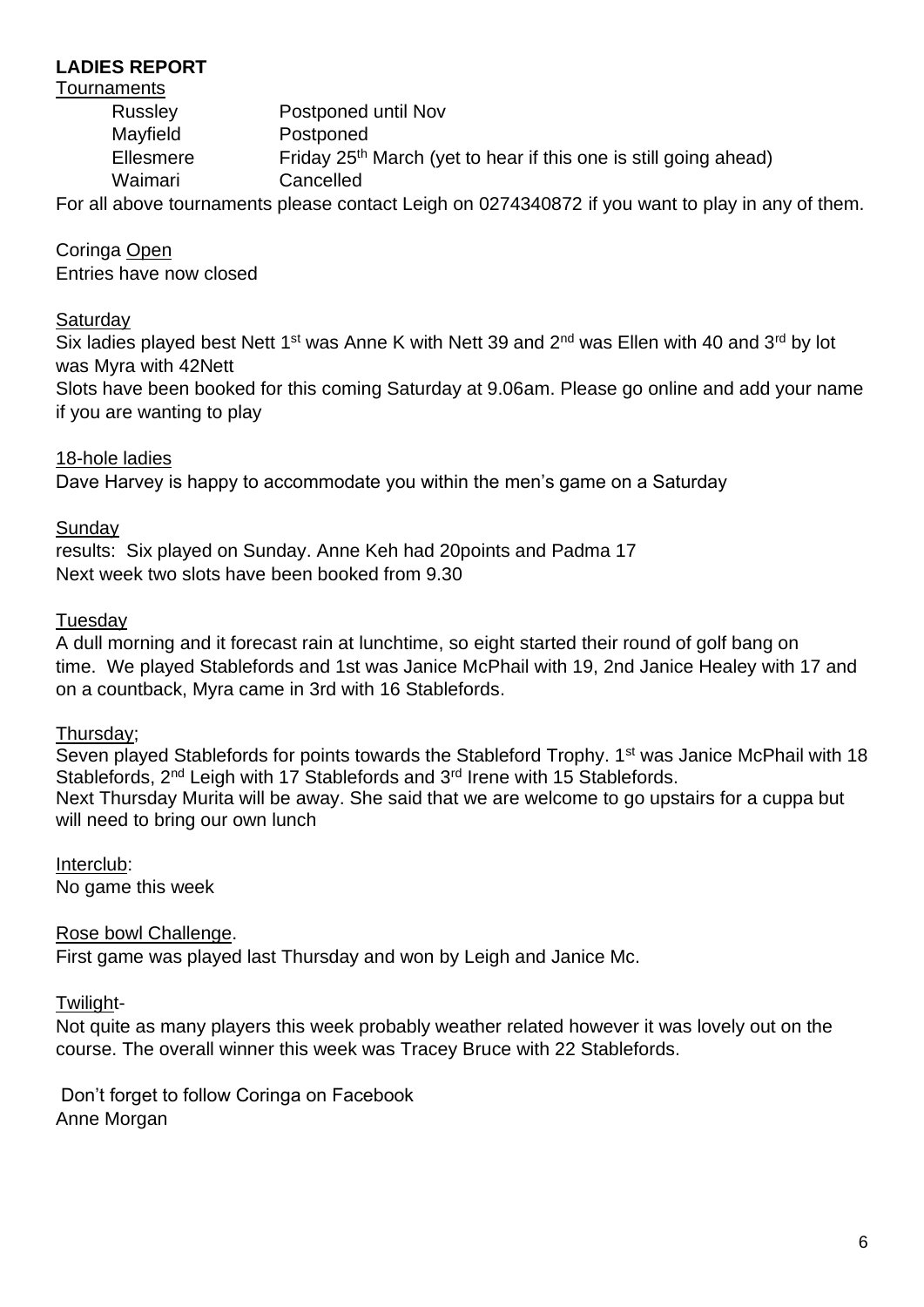## **WEDNESDAY GOLF**

### \$10 Wednesday Watering Tournament**:**

We had 30 people playing on Wednesday including 14 members from a New Plymouth club called Westown. I spoke to the tour leader and he was very complementary of the condition of the course and particularly the greens. Their scores confirmed what a challenge the course is currently considering the unseasonal grass growth.

We played for six prizes of meat provided by our friends at **'New World Bishopdale'** and two '**Hancock's'** closest to the pins.

The successful members were:

### **Division One**

| $1$ st              | <b>Garry Puddy</b>   | 36 |
|---------------------|----------------------|----|
| 3rd                 | <b>Murray Brown</b>  | 35 |
| 5 <sup>th</sup>     | <b>Malcolm Wratt</b> | 34 |
| <b>Division Two</b> |                      |    |
| 3rd                 | <b>Peter Bailey</b>  | 35 |
| 5 <sup>th</sup>     | <b>Bill Hallett</b>  | 33 |

We will have our **The Lone Star and Joes Garage Group' \$15 Tournament** on Wednesday 6<sup>th</sup> of April. The tournament starts at 10.30 am and everyone must be on the course by 11.30. Just turn up and join group for a round!

David Harvey

# **THURSDAY MEN'S GOLF**

A calm cool morning and ideal conditions for a small field of 19 playing an Irish Stableford on St Patrick's Day. Nice to see some of the guys entering in to the spirit of the day and wearing the green.

The full results for the day were as follows:

| 1 <sup>st</sup> | <b>Keith Yardley</b> | 80                               |
|-----------------|----------------------|----------------------------------|
| 2 <sub>nd</sub> | <b>Greg Carr</b>     | 78                               |
| 3 <sup>rd</sup> | <b>Bill Wes</b>      | 74                               |
| 4 <sup>th</sup> | <b>Mark Searle</b>   | 73                               |
| 5 <sup>th</sup> | <b>John Matthews</b> | 69 (Life in the old dog yet!!!!) |
| 6 <sup>th</sup> | Wing Gin             | 67                               |

Thanks to Hancock's or the nearest the pin prizes and these went to Paul Gnad (#7) and John Brettell (#17). There were 2's for Seamus O'Cromtha (5) Hugh Little (7) Paul Gnad (7) and Peter Bailey (17). I am assured that Peter did not chip it in !!!!

Hopefully another fine day next week and until then good golfing.

Chris Cottrell

For Thursday Men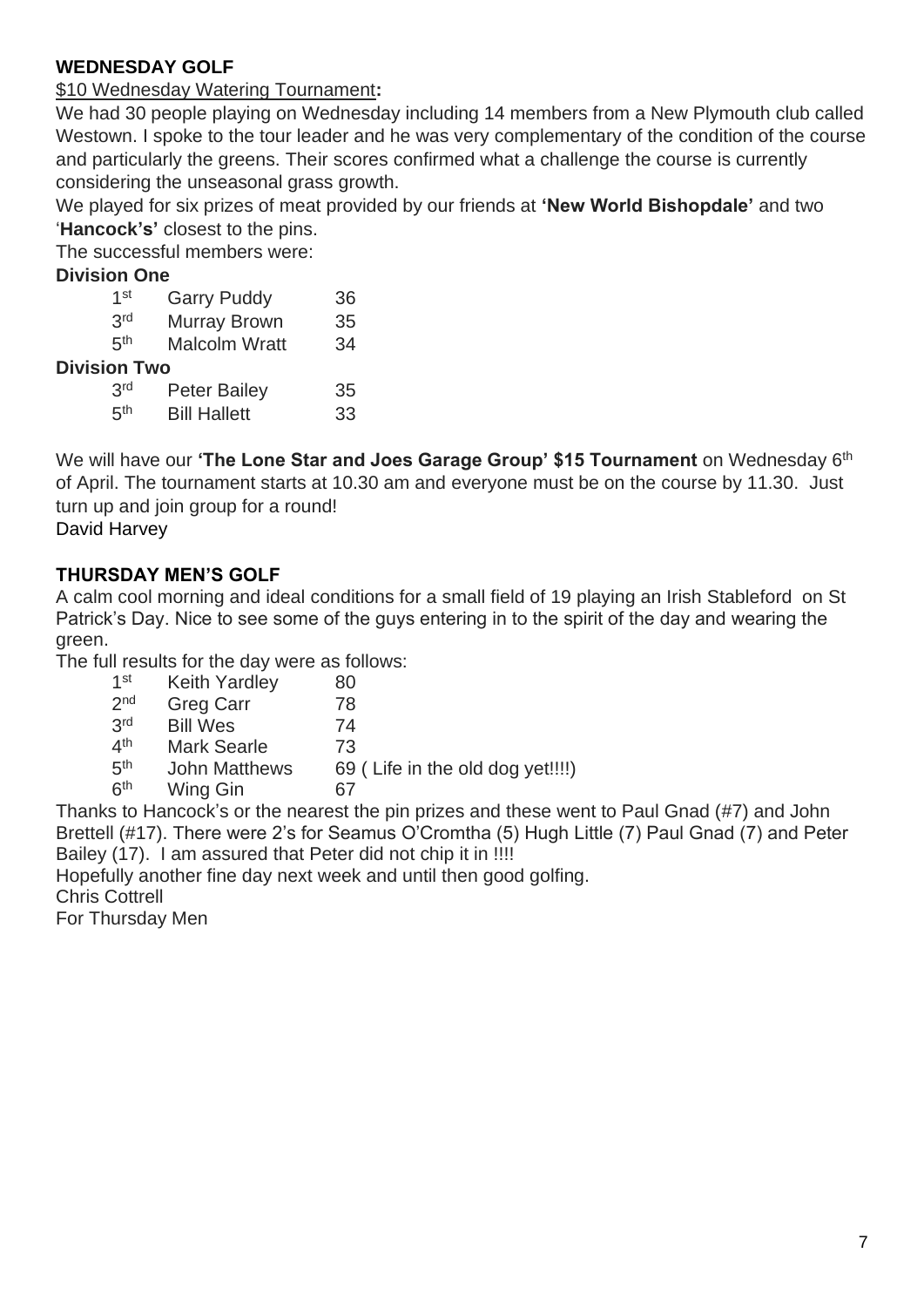## **TWILIGHT 2021-2022**

The Twilight programme has two Tuesday's to go with the scheduled final night on the 29th of March. They begin every Tuesday evening with a shotgun start

shortly after 5:30pm. Everyone is welcome!

Members \$5 and Guests \$10

Good prizes and a Burger meal to follow - \$10 Thirty-five golfers played Twilight to great conditions this week. it never rains at Coringa!! Pity that the airport crew thought it

was too wet – Hugo, Jamie, olly!.

Top 10 Winners on the night

| <b>Tracey Bruce</b>     | 21 |
|-------------------------|----|
| <b>Oliver Snape</b>     | 21 |
| <b>Robert Gillespie</b> | 21 |
| <b>Beverley Gordon</b>  | 20 |
| <b>Robert Faalilo</b>   | 20 |
| <b>Gordon McCoy</b>     | 19 |
| <b>Hamish Ross</b>      | 19 |
| Anne Keh                | 19 |
| <b>Andy Trounson</b>    | 18 |
| Derek Watson            | 18 |
|                         |    |

Prizes were paid out to 18<sup>th</sup> place

Closest to Pin 17 – Deadhead Paul Snape and Charlie Longley - Honors go to Charlie as he got his 2!

With Paul junior not playing with me and being mentored by the boss and his dad has jumped into the lead of champions of champions with 2 rounds still to go Liam there is still hope .

### Leader Board after 15-3-2022

|                       | 10 game |        |  |
|-----------------------|---------|--------|--|
| Player                | aver    | Lowest |  |
| Oliver Snape          | 20.2    | 17.0   |  |
| <b>Bev Gordon</b>     | 19.8    | 17.0   |  |
| Hugo Pow              | 19.8    | 18.0   |  |
| Courtney Wilson       | 19.5    | 18.0   |  |
| Mandy Walsh           | 19.2    | 15.0   |  |
| Paul Snape            | 19.1    | 16.0   |  |
| Gordon McCoy          | 18.8    | 16.0   |  |
| Lindsay smith         | 18.8    | 17.0   |  |
| Andrei Cotiga         | 18.6    | 17.0   |  |
| Robert Chisholm       | 18.6    | 17.0   |  |
| Fay Beckingsale       | 18.5    | 16.0   |  |
| <b>Tracey Bruce</b>   | 18.5    | 15.0   |  |
| Anne Morgan           | 18.4    | 16.0   |  |
| Mark Searle           | 18.2    | 14.0   |  |
| Robert Faalilio       | 18.0    | 16.0   |  |
| Russell McGregor      | 18.0    | 17.0   |  |
| John H Wilson         | 17.8    | 15.0   |  |
| Daniel Wilson         | 17.4    | 14.0   |  |
| liam longley          | 17.3    | 14.0   |  |
| Oliver Shea           | 17.1    | 14.0   |  |
| Regan bentley         | 17.1    | 14.0   |  |
| Philip Olsen          | 17.0    | 15.0   |  |
| <b>Greg Newell</b>    | 16.6    | 14.0   |  |
| Carly Shaw            | 16.5    | 15.0   |  |
| Jonathan Kemp         | 16.5    | 14.0   |  |
| Charlie Longlie       | 16.2    | 14.0   |  |
| Neal Shaw             | 16.1    | 16.0   |  |
| John Hanson           | 15.9    | 13.0   |  |
| David Cookson         | 15.7    | 14.0   |  |
| Andy Williamson       | 15.5    | 13.0   |  |
| John Maasch           | 15.2    | 12.0   |  |
| <b>Michael Harris</b> | 14.6    | 12.0   |  |

Gordon McCoy -Twilight Convenor